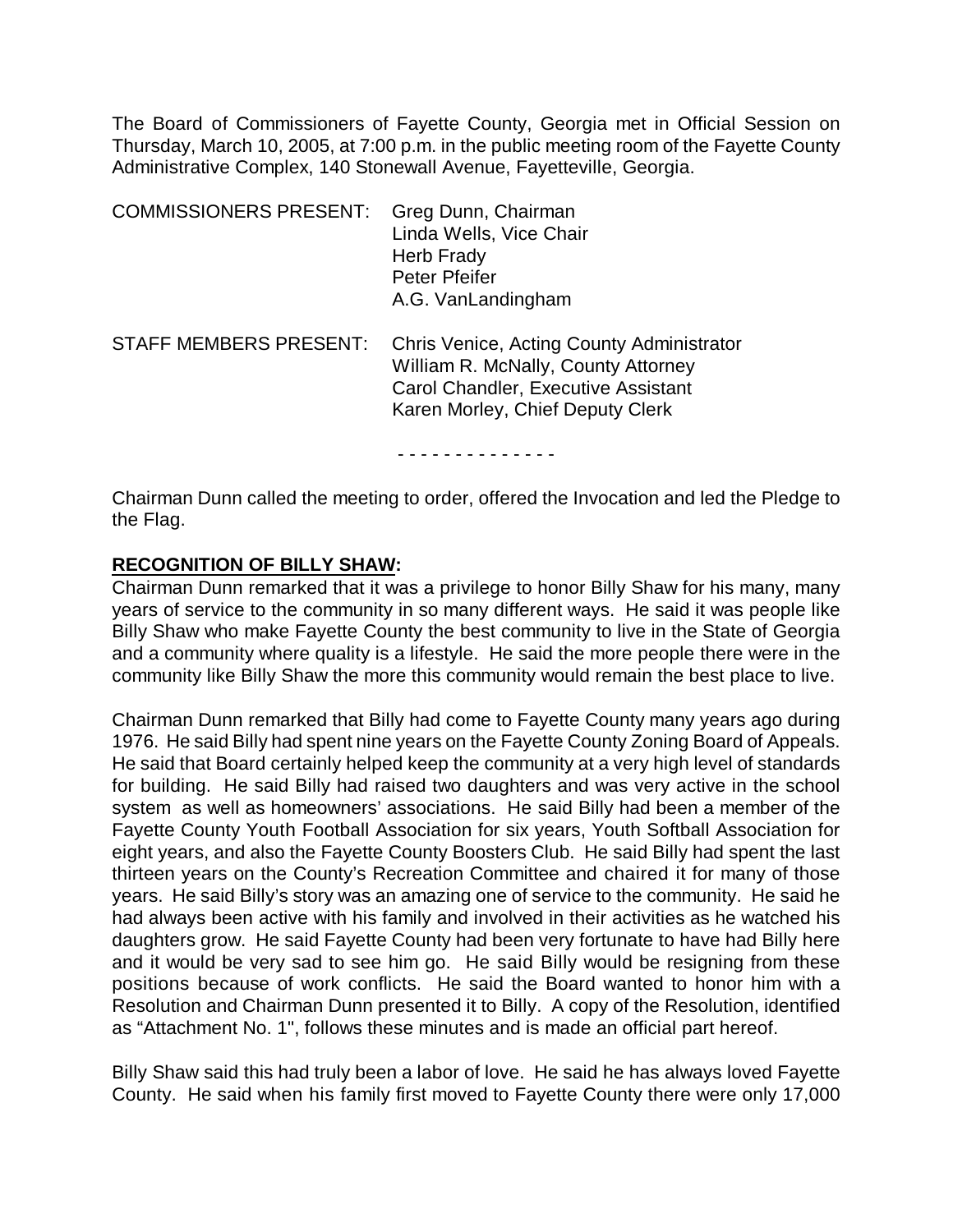people living here in the entire county. He said the recreation that people see now in the county was termed back then as "sweat equity". He said each sport took its turn. He said one year it was baseball, one year it was soccer and one year it was softball. He said this was a county of doers and a county of people who loved their children and loved their county. He said this was the reason that this made it easy for him to do the things that he had done. He said he also wanted to thank the Board of Commissioners for standing behind recreation in the county. He said this included not only recreation for the youth but also passive recreation such as the walking trails and the senior center.

# **KELLY DRIVE PARK MASTER PLAN ADOPTED:**

Director of Recreation Anita Godbee said she appreciated the opportunity tonight to come forward and present the Kelly Drive Park Master Plan. She introduced David West of Robert and Company. She said Mr. West was the planner that the county had contracted with to develop the master plan.

David West remarked that he was a landscape architect and he appreciated the opportunity to stand before the Board this evening and present this plan. He said several months ago he had been asked to prepare an analysis and an inventory of a site that was selected by the county and to provide a plan with a passive program for passive recreation for this piece of property. He said he would like to discuss the inventory, analysis and the design of the master plan itself for this piece of property.

Mr. West pointed out the three key areas that he would focus on were the design process, a quick photo inventory of the site when he had begun the process and then the final illustration of the master plan itself. He remarked that the site was located in Fayette County along the West boundary in Peachtree City. He said it was mainly accessed by Highway 74 and was located on Kelly Drive near the Peachtree City Amphitheater immediately South of Lake Peachtree. He said residential neighborhoods were located to the West and South boundaries of the site. He said Flat Creek and the wetland area associated with that were located to the East. He remarked that Kelly Drive was located to the North.

Mr. West commented on the history of the site. He said this site had basically been used as a public works and storage facility. He said it totaled a little over seven and one half acres and this was characterized as approximately three acres of open space that was basically the working area of the site; approximately three acres were woodlands that have been undisturbed; and then a little over almost two acres was the land associated with the Flat Creek and the wetland area along the Eastside itself. He said with the woodland there was an elevation change from the flat area to where the edge of the woods begin to a low drainage area. He said other than the facilities on the property, there were several utilities in terms of underground cables and fiberoptic lines that were identified on the survey. He said with the character of the site and based on the desire that a passive program be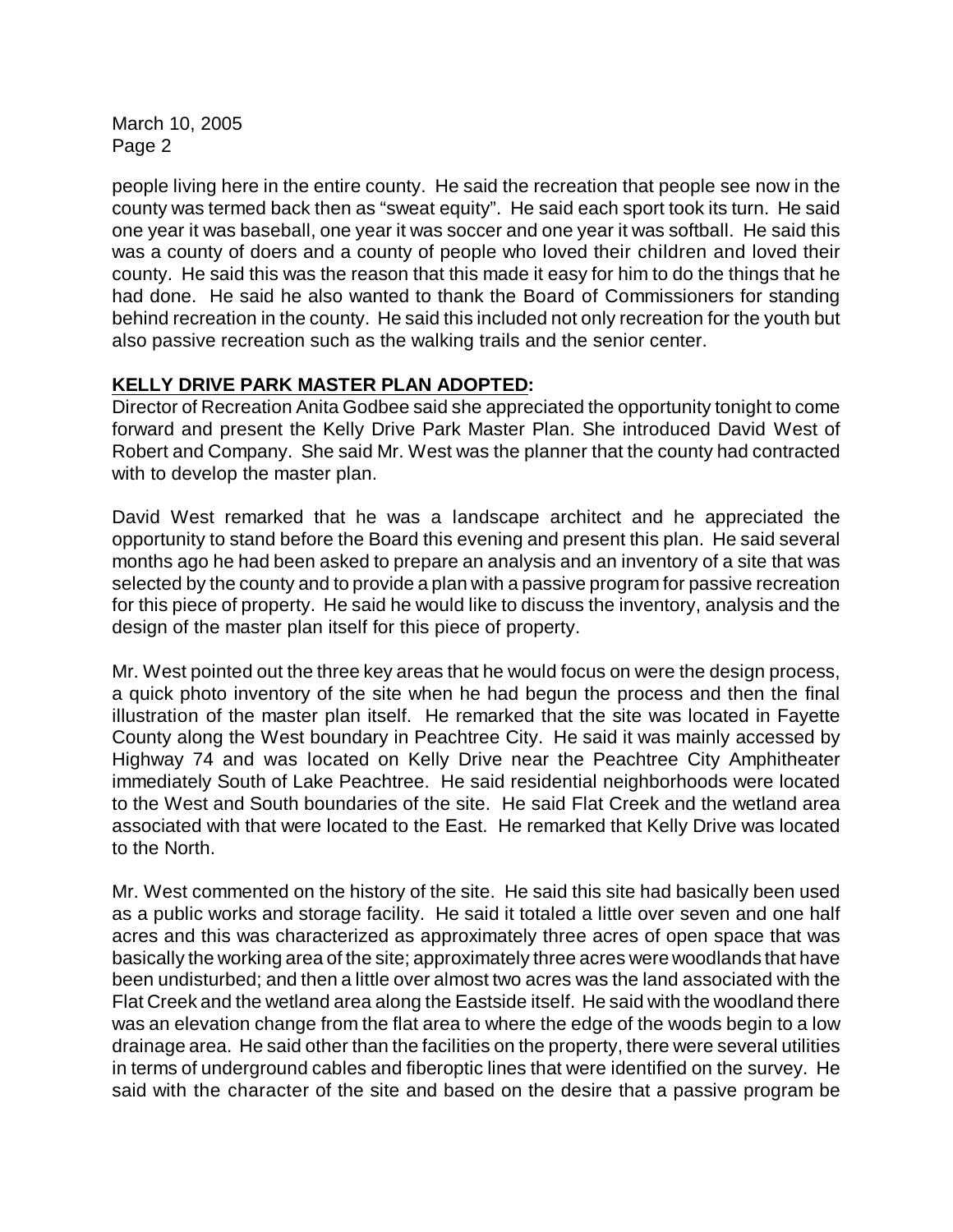implemented, this was the perfect site for this in the sense that it was currently public property. He said in order to transform the site it would basically be converting a brown fill in the sense that it was somewhat unsightly and turning this into a positive amenity for the community. He said the open space that was already there easily lended itself to creating open passive space and then the woodland character of the site as well opened up the opportunity to have a connection with nature with the woodlands to be preserved and recognized as an amenity not to mention the Flat Creek waterway.

Mr. West said the site was easily accessed by the cart path network system that was within Peachtree City. He said the entrance to the property was located on the South edge of Lake Peachtree as well as the employee parking area/work area that was characteristic of the site. He pointed out that immediately beyond this area, one could begin to see the open space and flat sloping area of the open space and then beyond that the existing woods. He remarked that to the left of this area was the stream and creek area. He said these were much lower in elevation than the open green space. He said the lower area would basically collect runoff from the surrounding neighborhoods. He said there had been a lot of fill placed at the point where the open space transitioned to the woodlands area. He said beyond that there was undisturbed woodland.

Mr. West further remarked that he wanted to discuss some of the key elements. He said open space was the main element. He said this master plan was clearly indicating a suggestion as to how the space could be used and was not "carved in stone" in terms of being the ultimate result. He said there was a lot of interpretation to some of the graphics included in this in terms of buildings and roof structures. He remarked that beyond the playground area there was a creek/pond overlook, the family picnic area, service storage facility and then access and circulation. He said the main element to support the program was the main open space which was centrally located basically within the park itself. He said it was taking a three space form in terms of providing optional recreational areas either for different types of activities or different groups being able to use and claim the space simultaneously. He said the main central area was approximately one acre in size and the two smaller acres to the side of that were approximately one fourth acre in size. He said a curvilinear walking/jogging path basically defined those spaces while providing one of the main elements in passive recreation and was represented in an eight foot width. He stated the curvilinear form provided opportunity for optional routes for different users or for routine users just to add some variety to their exercise. He commented that the outer circuit of this space for five laps equaled one mile for those keeping track of distance. He said it was specifically designed to come out to an even measurement for distance. He said at the intersection of the paths were workout or rest areas either for some senior exercise equipment or a simple bench to simply stop and take a break under the shade trees.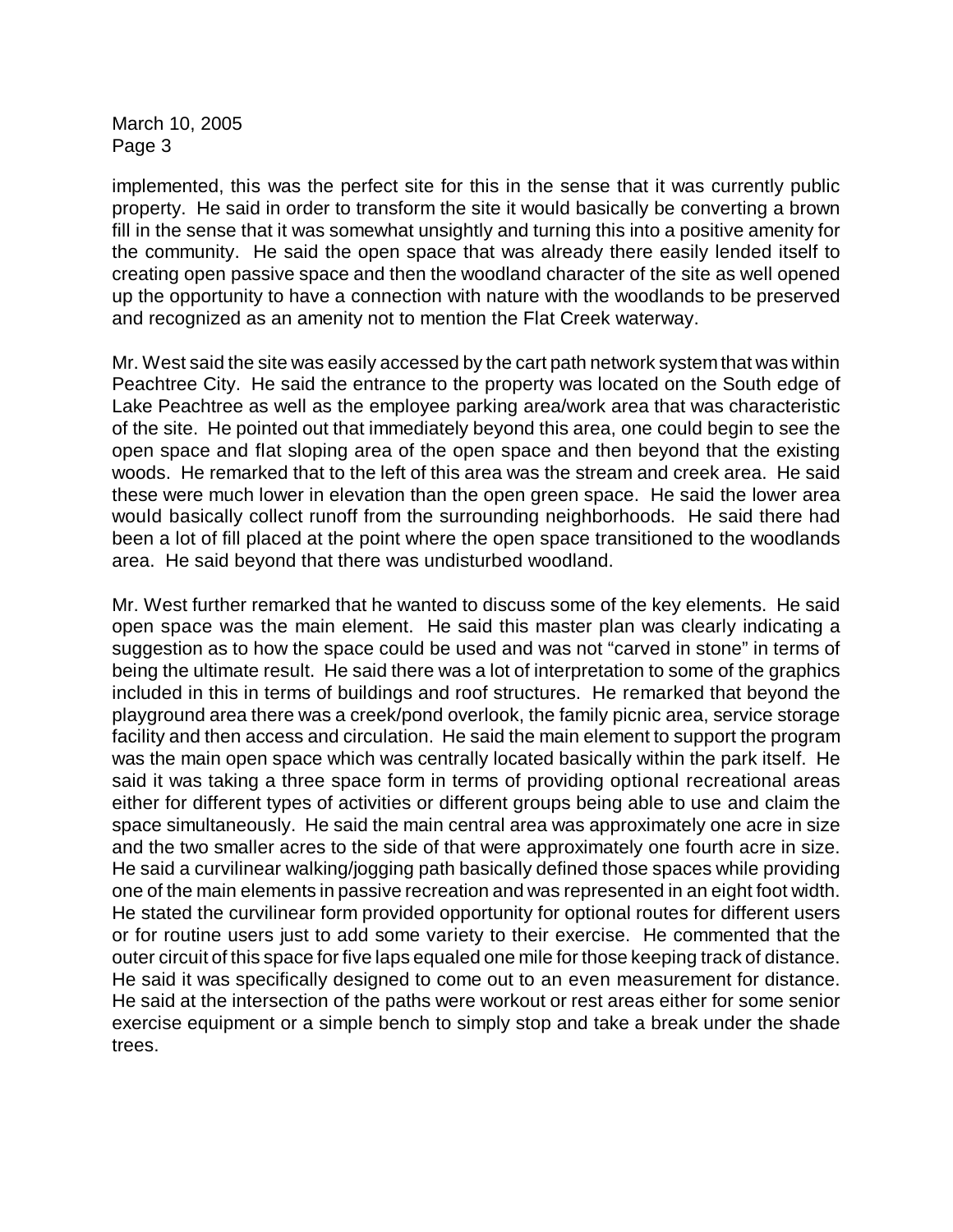Mr. West further commented on the playground area. He said this was an element for the needs of the surrounding neighborhoods as well as supportive of the passive program. He said even though it was termed a playground, it could simply just be another smaller use of space within the overall grounds of the park. He said to the South boundary of the site there was another portion of the cart path system and it came within a few feet of this point of the park. He said it made sense to propose that there be a connection into the park for access. He said this was a gated entrance that defined entry along this path where it could be controlled for different uses based on how the county sees fit. He said at this time it really established a connection of the user with some of the unique amenities associated with the site. He said one could be an overlook over the bend in the creek to where it would allow the user to experience the creek without free reign access.

Mr. West pointed out that with the portion of the park currently collecting runoff from the surrounding neighborhoods, this was a prime opportunity to turn this into an interpretation element for the park. He said the detention pond aspect could still exist while a boardwalk could provide basically continued circulation through the park but also define this and with the overlook allow this to be an interpretation opportunity as a major park element. He said the overall area provided the second half theme of the park as far as the connection with nature.

Mr. West remarked that on the other side of the park was the family picnic area. He said this basically represented a transition from the open space into the woodland area as well and providing that opportunity for multiple families for picnic shelters. He said there could be controlled cart access or simply a walking path to provide access. He said this space was unified by a central square and was another aspect of passive space for enjoyment separate from the larger scale spaces in the central area of the park. He stated that benches were provided for the opportunity for pause and enjoyment of the space itself. He said he had also shown enhancements with specific plantings to define the space as well as add to the amenity of the space.

Mr. West further remarked on the other corner of the park. He said this area could be a potential location for a maintenance equipment storage facility. He remarked that the bollards as well as different areas of the park showed controlled access where service vehicles could enter the area. He said because of the existing building currently having power and septic system at this location, the positioning of this could be beneficial in the fact that it could be adapted if the future need for this became more than a storage facility for park usage.

Mr. West further commented that there was an overall circulation system of access from vehicular cart, bike or pedestrian from the main entrance of Kelly Drive with immediate access for parking that was buffered by a landing zone between the walking path and the actual parked cars. He said this would allow for a gap between the users of the park and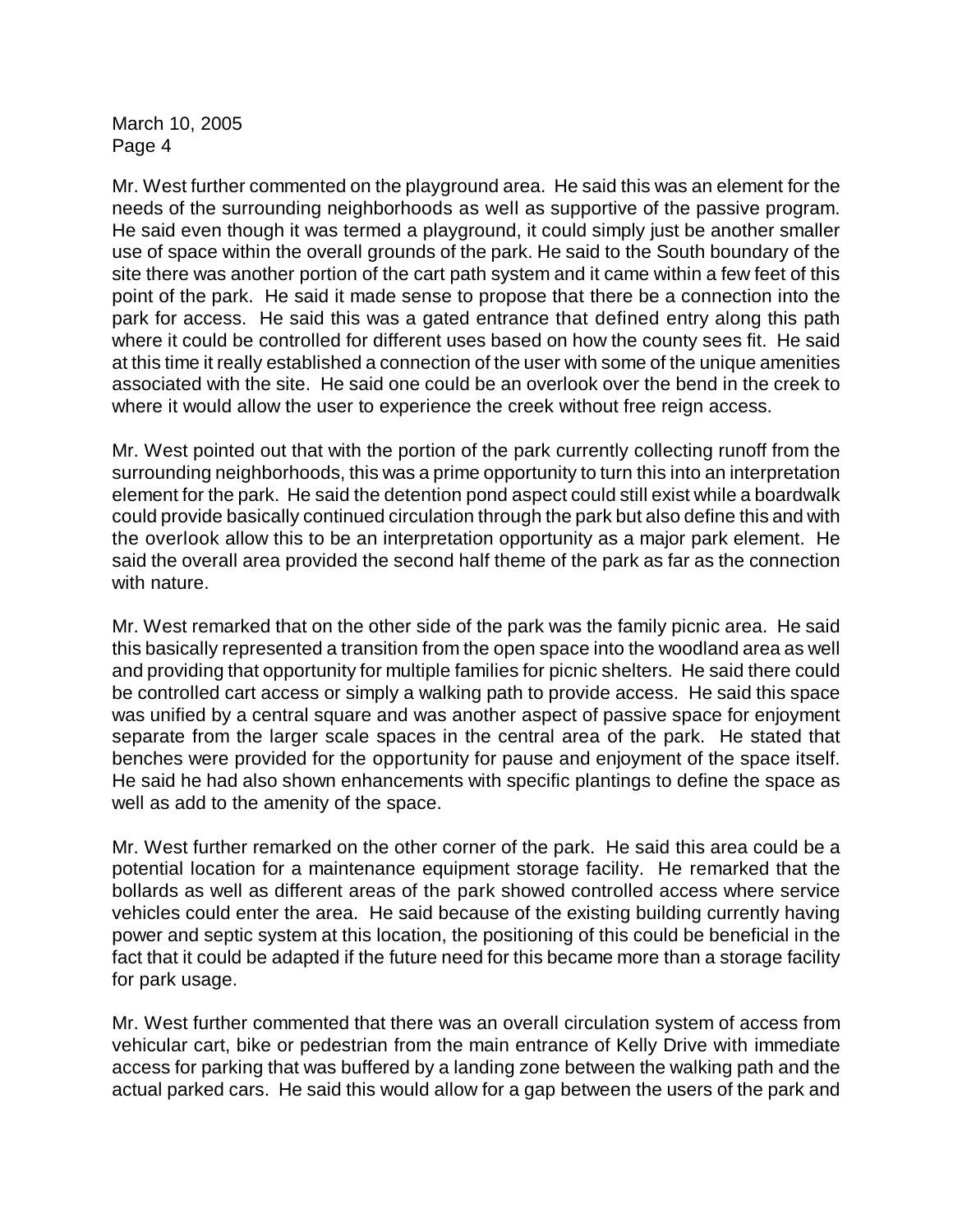the parked vehicles. He said parking was shown for eighteen spaces that could be shared by vehicles as well as golf carts. He said due to the existing character of the site and the development of the master plan, basically every path within this area was accessible from the main walking space to the paths to the picnic area as well as the boardwalk. He said every user could enjoy the benefit of the park. He said there was a hierarchy system of the overall circulation that was differentiated in this rendering. He said this concluded his presentation. He said he would be glad to answer any questions that anyone might have.

Commissioner VanLandingham interjected that he liked the plan.

Commissioner Wells remarked that Mr. West had done a great job of taking a lot of ideas and a lot of input that the Board had given him and putting it into something that she liked very much. She said Mr. West had listened a lot to what she wanted and she felt everyone on this Board felt the same way. She said this was a tribute as to how well Mr. West listened and then incorporated what the Board was looking for. She said this was a great passive recreation plan that would accommodate the very young to the very old and yet would not be intrusive on the neighborhood. She said Mr. West had done a great job.

Chairman Dunn said this had been an eye sore that was located across from a beautiful lake. He said the county had tried to block it in the past with bushes and so forth. He said the Board had decided that it wanted to change this eye sore in Peachtree City to a very peaceful, calm and passive recreation area that would be beautiful as well. He said the people living in that area deserved a little beauty from this site and commented that they had put up with the ugliness for quite a long time. He said there had been three or four designs for this park and Mr. West had captured everything that the Board had discussed for this park. He felt this was also what the county had promised the leadership in Peachtree City a couple of years ago. He said he was in favor of the plan and commended Mr. West on a great job.

Commissioner Frady said he was also in favor of the plan. He said a lot of recreation had been put into the seven and one half acres. He said this was a beautiful spot and quite a change to the previous site. He felt citizens in that area would appreciate this park very much.

On motion made by Commissioner Wells, seconded by Commissioner Frady to adopt the Kelly Drive Park Master Plan as presented, discussion followed.

Chairman Dunn said this would put some additional work on the county recreation staff. He said there would be a lot of beautiful trees, bushes, flowers and things of that nature planted and the county would be taking care of those. He said the county would have to keep it as beautiful as the day it was completed. He said the county was committed to do this.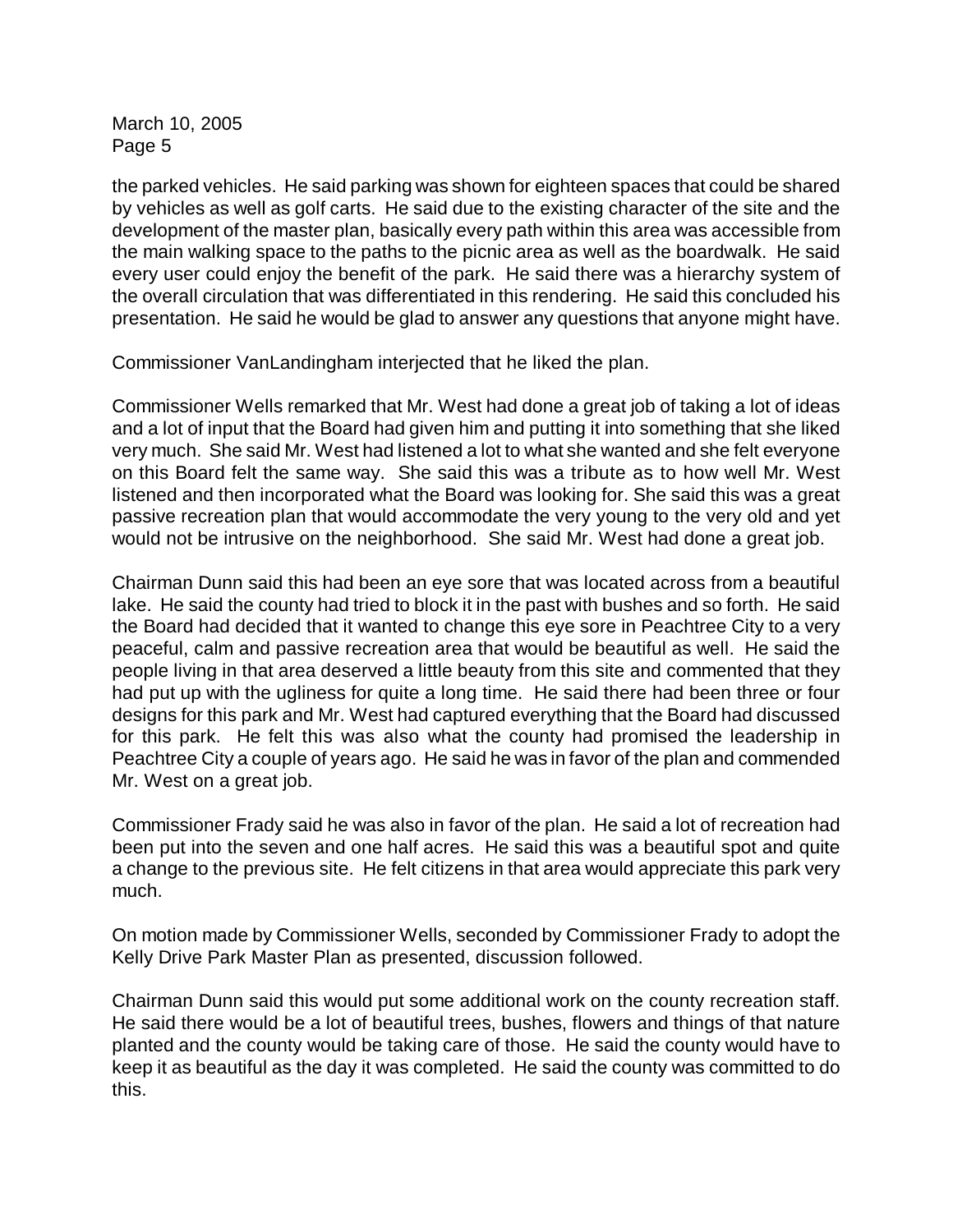Commissioner Frady felt the Board needed to send a copy of this adopted plan to the Peachtree City Recreation Department.

Commissioner VanLandingham pointed out that Council woman Judi-ann Rutherford was present in the audience and the Board could give this information to her to take back to the Council.

Commissioner Pfeifer commented on the picnic pavilion area located in the plan. He suggested something be done to make sure that golf carts could not be taken down the hill running over the shrubbery and flowers in order to get to the picnic area.

Mr. West interjected that actually there were three gates for that area. He said this could certainly be controlled and prohibited.

Commissioner Wells remarked that this would be part of the fine tuning of the park.

Chairman Dunn said he envisioned the park to be a place where parents and grandparents could take kids and let them run around the park and have a good but not older kids playing organized athletics. He said there was already a lot of that type of recreation in Fayette County and in Peachtree City. He said this would be a beautiful area where people could peacefully gather and have a good time and walk if they just wanted to walk.

The motion carried 5-0.

# **EMPLOYEE HEALTHCARE PLAN ADOPTED:**

Director of Human Resources Connie Boehnke said she was present tonight with Guy Morrison of Strategic Benefit Solutions, Inc. to present the annual renewal for the employee health benefits as well as the renewal for the ancillary benefits. She said they were proposing no changes in any of the levels of benefits. She said unfortunately there was a proposal to change the premiums. She said at this point she would like to turn the podium over to Guy Morrison representing Strategic Benefit Solutions so that he could address any questions that the Board might have.

Guy Morrison of Strategic Benefit Solutions remarked that his firm was charged with working in partnership with the county to manage the employee benefit programs relating to the medical, dental, medical pharmacy and the life and disability programs. He said every year on June 1<sup>st</sup> there was an opportunity to renew those benefits. He said he had gone to the market place which he did every year in order to best understand what the best program would be for the county and the employees and their family members at the most competitive price. He said from the medical perspective the recommendation was to maintain the benefits with Blue Cross/Blue Shield at the current benefit level. He said this would be to continue offering the HMO program and the Point of Service program. He said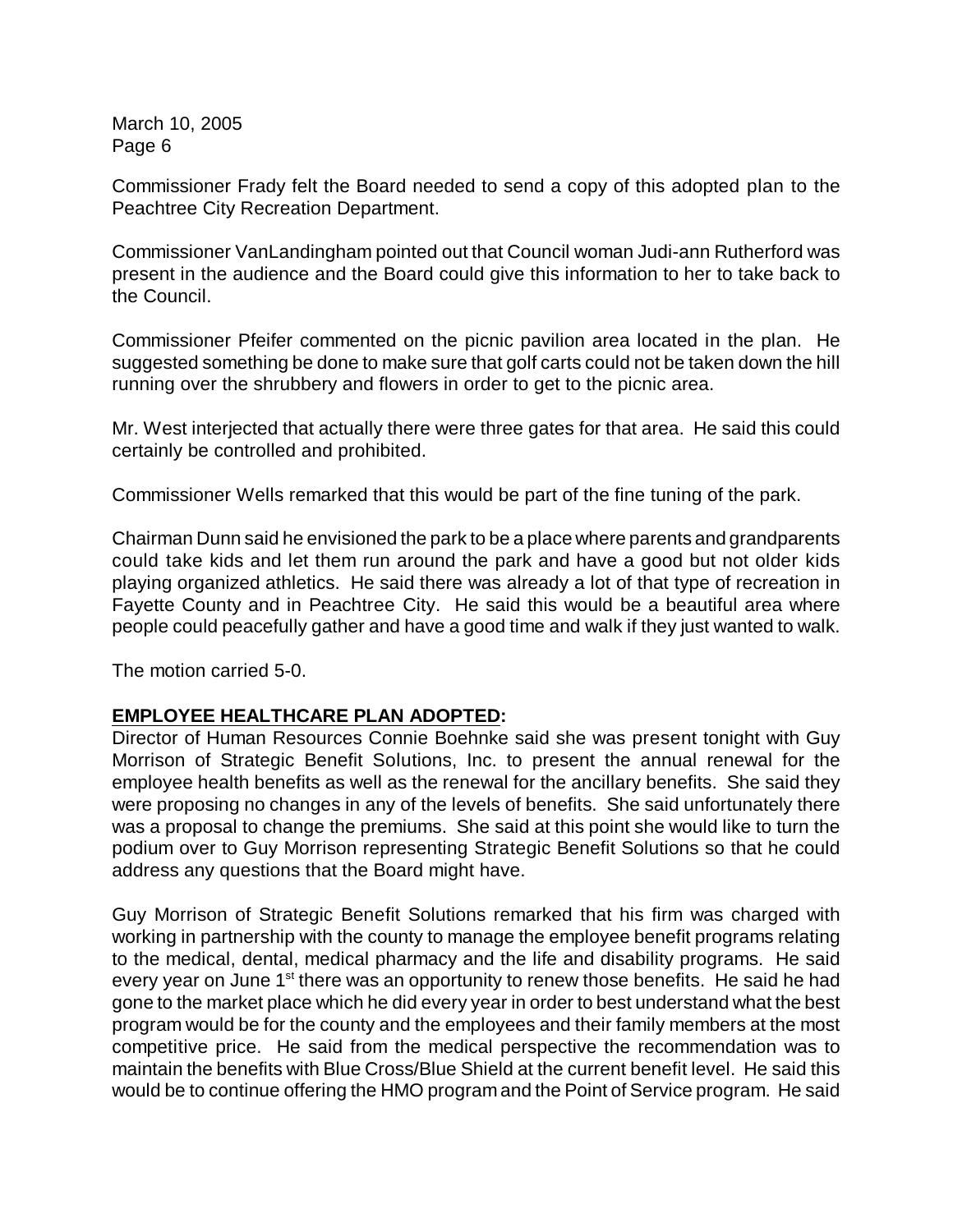the other component of this was a little more challenging in that the voluntary life, basic life, long term and short term disability and dependent life programs were managed by a company called Assurant. He said Assurant had come back and decided that the municipality business was not going to be attractive for them moving forward. He stated although the county had a couple of good years from a pricing benefit standpoint, he felt it made sense to look at the market and understand the carriers that were A+ rated who felt that municipality was a good fit. He said the Board would see a couple of options in this proposal but his recommendation tonight was to change those benefits over to Guardian. He said the purpose and reason for that was that there was a cost savings which was a plus. He said Guardian had promised and guaranteed the county a thirty-six month rate on all of the products. He stated not only did the county have a reduction in cost but the same benefits offered to the employees of Fayette County and those costs would be guaranteed for a thirty-six month period of time. He said the fundamental beauty of the voluntary benefits such as disability and basic life was that the employee would not be inconvenienced in re-enrolling for these benefits. He said Human Resources had the technology to provide a data feed so the employee would not be impacted in a negative way.

Mr. Morrison said it was his recommendation to make the change to Guardian for the products including the basic life, the Accidental Death & Dismemberment, the dependent life, voluntary life and both the short and long term disability products. He said he was trying to accomplish a layout of the benefit plan in detail and the cost in detail as it looked today. He said his request of the quoting vendors was to match the current benefit program so that the employees would not be impacted from a benefit perspective in a hope to at least maintain similar costs. He said the document showed the current vendor requested a 42% overall increase in costs which represented \$98,000. He said this was more significant because the county was not a bad financial client. He stated the reason for this was truly national in scope and a decision based on the industry. He said that was the reason for the three carriers – Unum, Aetna and Guardian that all were much more competitive than the renewal. He said Unum's price was slightly above current, Aetna's price was approximately 4.9% below and Guardian was 5.6% below. He said with all of the benefit levels being equal, with the company doing business with other municipalities and having a very solid financial rating, that Guardian seemed to be the best fit.

Chairman Dunn asked Mr. Morrison how long this rate was guaranteed.

Mr. Morrison replied that it was guaranteed for three years. He said they were pleased since this was the longest guarantee that they had been able to achieve since they started working with the county.

Commissioner VanLandingham clarified that the new company would be in open enrollment and changes could be made by the employees at that time.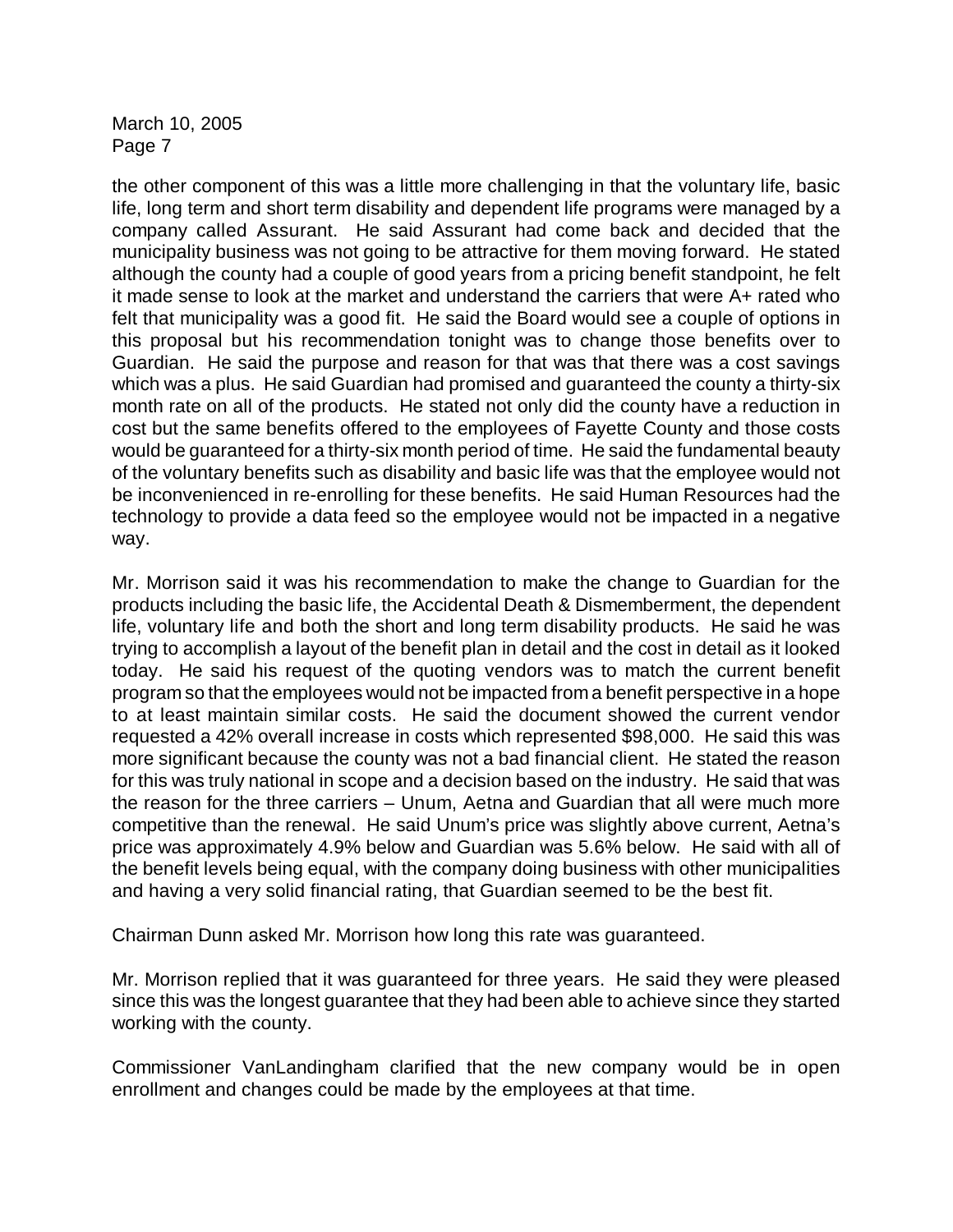Mr. Morrison replied yes that was correct. He said one of the benefits that had been discussed was the advantage of moving carriers was on the voluntary life benefit where the employee pays 100% of the cost, they would have the ability to actually go through an open enrollment. He said in many situations without evidence of insurability one could buy up to purchase a greater level of benefit. He said that was the advantage on a volunteer life product.

Chairman Dunn said there was a substantial increase in rates this year for healthcare. He asked what Mr. Morrison attributed this to.

Mr. Morrison said he would comment on the process. He said they had originally gotten a rate increase that was close to thirty points. He said his firm takes a fairly unique approach which was a financial approach and this year it was a clinical approach. He remarked that Blue Cross' renewal was unfortunately high but still competitive. He said they also had a relationship with Blue Cross' actuaries look at the financial renewal and they had used that information to reduce the rate increase by a couple of points with Blue Cross. He said then they had the medical director understand the current claims that were currently going on within Fayette County members. He said they were fortunate to identify various large claimants that drove a higher renewal that were no longer on the plan. He said he was able to close the gap and bring this down to just over 20 points. He said the rate increase in itself was high and the rate increase is over trend. He said trend was probably 12 to 13 points depending on the company. He said they had trended back since moving with Blue Cross/Blue Shield. He said there had been a 6.25% annualized trend which was approximately 5% to 7% better than the market place. He remarked that fortunately last year the county's increase came in around two to two and a half points which was under trend. He remarked that this year unfortunately it was higher. He said he felt comfortable that he had exhausted all of the correct resources and employed the right tactics to make sure that this was the most competitive renewal.

Chairman Dunn clarified that Mr. Morrison had just said that the county has had three years of 6.25% annual increases. He said this was comparing a PPO to an HMO which was a drastic difference in the coverage. He said when the county went to the HMO and the POS there was a 40% increase which was an annual increase of 13.47% annually over those same years. He said now the county was above average when it had a PPO. He felt the county had done well but he felt there was a steady large increase upward trending with the rest of the Country. He said he did not know if Fayette County was doing much better than some of the other areas. He asked Mr. Morrison if his interpretation was correct.

Mr. Morrison replied that Chairman Dunn's interpretation if he was looking at starting with June of 2002 and not taking that first year as a reduction off the proposed 2002 increase.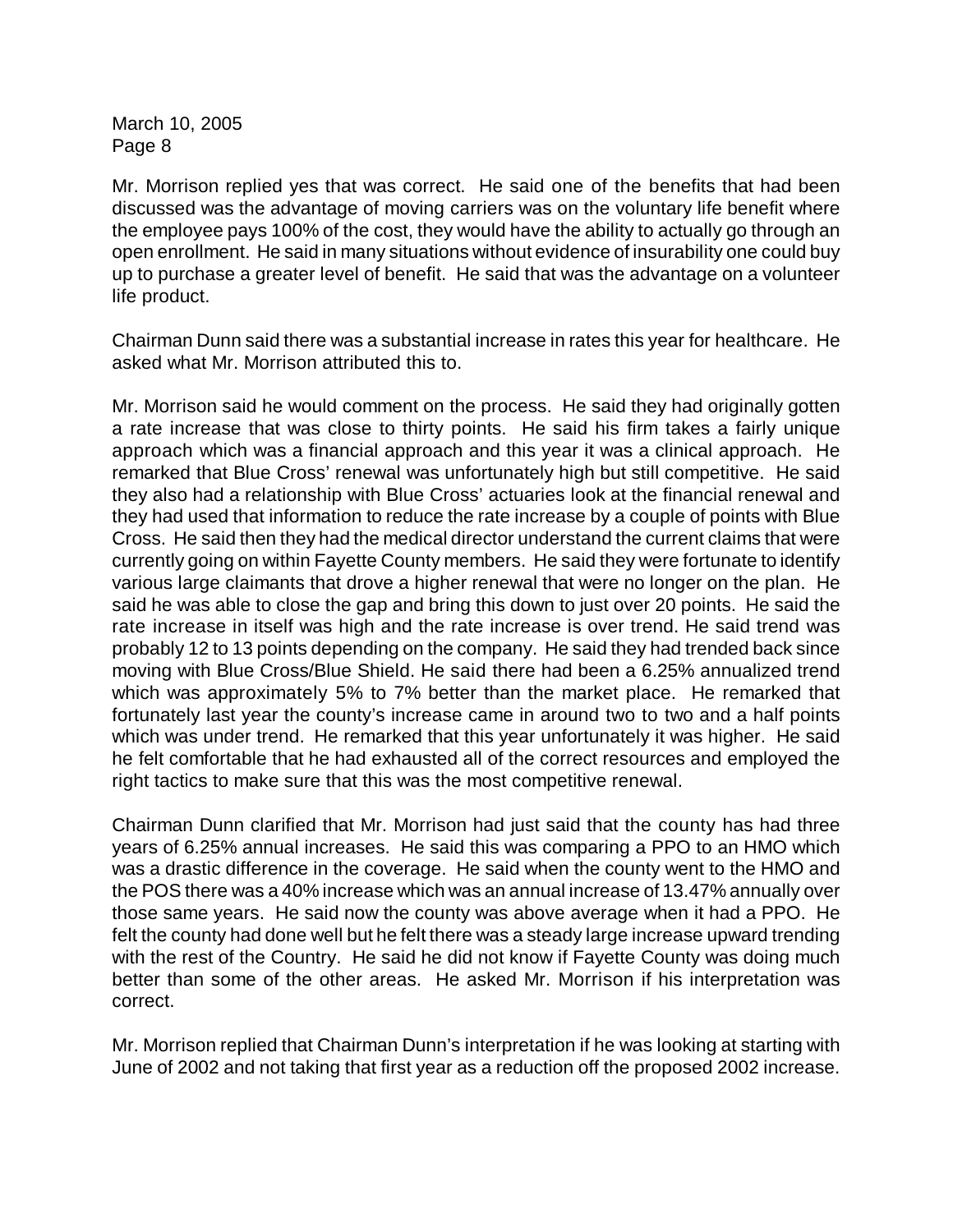Chairman Dunn remarked he was referring to when the county switched from a PPO to an HMO. He said the county had a substantial savings that year but there was a severe reduction in what the county offered the employees. He said since that time the county has had substantial increases over time to averaging almost 13.5% annually. He said the way in which Mr. Morrison had stated this was that the county had gone 6.25% per year and that was above something that the county did not have anymore. He said the national trend has been a little higher than 13.5%. He remarked that since the county went to the HMO it was not getting 6.25% per annum but more than double.

Mr. Morrison remarked that the numbers listed on the chart incorporate the modification in the premium from where the county would have been to where it ended up when the change was made to Blue Cross. He suggested that the cost savings moving from where the county would have renewed and where the county was with J. Smith Lanier that a big part of those savings were a result of more favorable contracts with providers that Blue Cross had in comparison to what the rental PPO was doing with those same providers. He suggested that in year one the county just had a PPO. He said a dual choice PPO and HMO was introduced to the employee. He said at that time the PPO benefit was maintained to the line and employees had the opportunity to join the HMO or the PPO at no cost. He said he believed that a majority of those people decided to migrate away from that PPO plan into the HMO. He said the employees did not save any dollars because the plan design was more robust. He suggested that in 2002 when he started working with the county that there might have been a benefit enhancement. He felt it was fairly well received because of where the employees populated the plans.

Chairman Dunn pointed out that the one thing that some employees did lose in the transition was total choice of doctor and they did not have to go through a gate keeper when they wanted service. He felt the county had done the right thing from a financial standpoint. He said the county now had almost totally migrated exclusively to an HMO. He said the employees were making the right financial decision. He said having transitioned to the HMO the county was now above the level of where it was with the PPO and this was increasing every year. He questioned how long the county could continue to do this. He said the only thing that had kept cost down last year was because the county had decreased some benefits. He said the county had also increased the cost of some of the drugs and increased the co-pay for office visits. He said the county had done everything that could be done and the county could not take anything else from the employees. He asked Mr. Morrison if the county should be anticipating this kind of increase every year now.

Mr. Morrison replied that he could look at Fayette County in regard to benefit and cost containment and say that this was a real success story. He said this was assuming if the employees who were in the HMO plan were as happy as they were when they had the PPO. He said the PPO had been removed because of the contract rates and expense but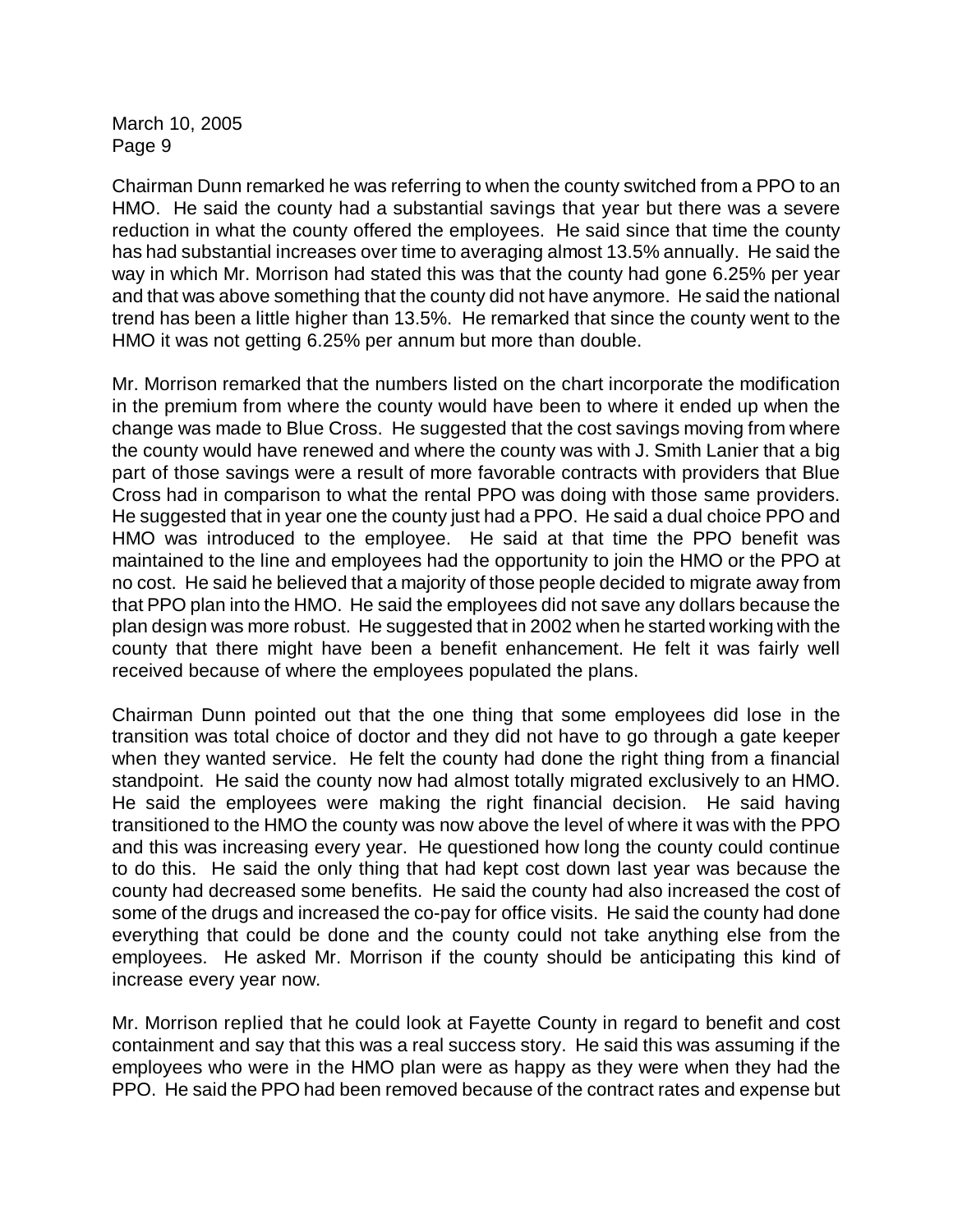he felt the question was where would the county go from here. He said he had tried to lay out the strategy of understanding how he could intervene in some of the high risk individuals before they become catastrophic claim costs so that these could be further insulated from the shock claims that were going to drive the cost for Fayette County. He felt this was a significant step and he felt it was the right step. He said this was promoting wellness and was identifying people that could still be controlled.

Chairman Dunn asked Mr. Morrison if he felt Fayette County would get 20% a year.

Mr. Morrison replied that the trend was going down. He said the pharmacy trend was being reduced and medical trend was being reduced. He stated that tort reform would not hurt in the State of Georgia. He said there were some glimpses of favorable trending for the plan.

Commissioner Frady asked if the HMO plan was up to the level of where the PPO was last year, where would the county be with the PPO.

Chairman Dunn replied that the county would be much higher with PPO.

Commissioner Frady felt these needed to be compared.

Mr. Morrison said the county had a PPO plan at 100% and had introduced new products for cost reasons as well as benefit reasons.

Commissioner Frady said since 2001/2002 the cost per employee was \$4,974 per year and now it was proposed at \$6,226 this year.

Mr. Morrison remarked that the 6.25% average was coming off the PPO plan into Blue Cross' HMO/PPO solution.

Commissioner Frady said another point that he wanted to make was that 623 employees were used in this proposal. He stated that Director of Human Resources Connie Boehnke said she had forty employees that would go onto this almost immediately. He said if the Board adopted this proposal, he did not want to put a number with it since the forty employees that would go on this plan were not included in the estimate. He said the Board would have to adopt a figure that was based on a per employee cost.

Mr. Morrison remarked that the reason he had used per employee per year was because Fayette County had grown. He said this was the total number of employees on the plan and the total premium expenditure. He said the county currently absorbs 77% of the total expenditure and the employee through payroll deduction absorbs 23% of that expenditure. He said one could take 77% of this per employee per year figure and use that times the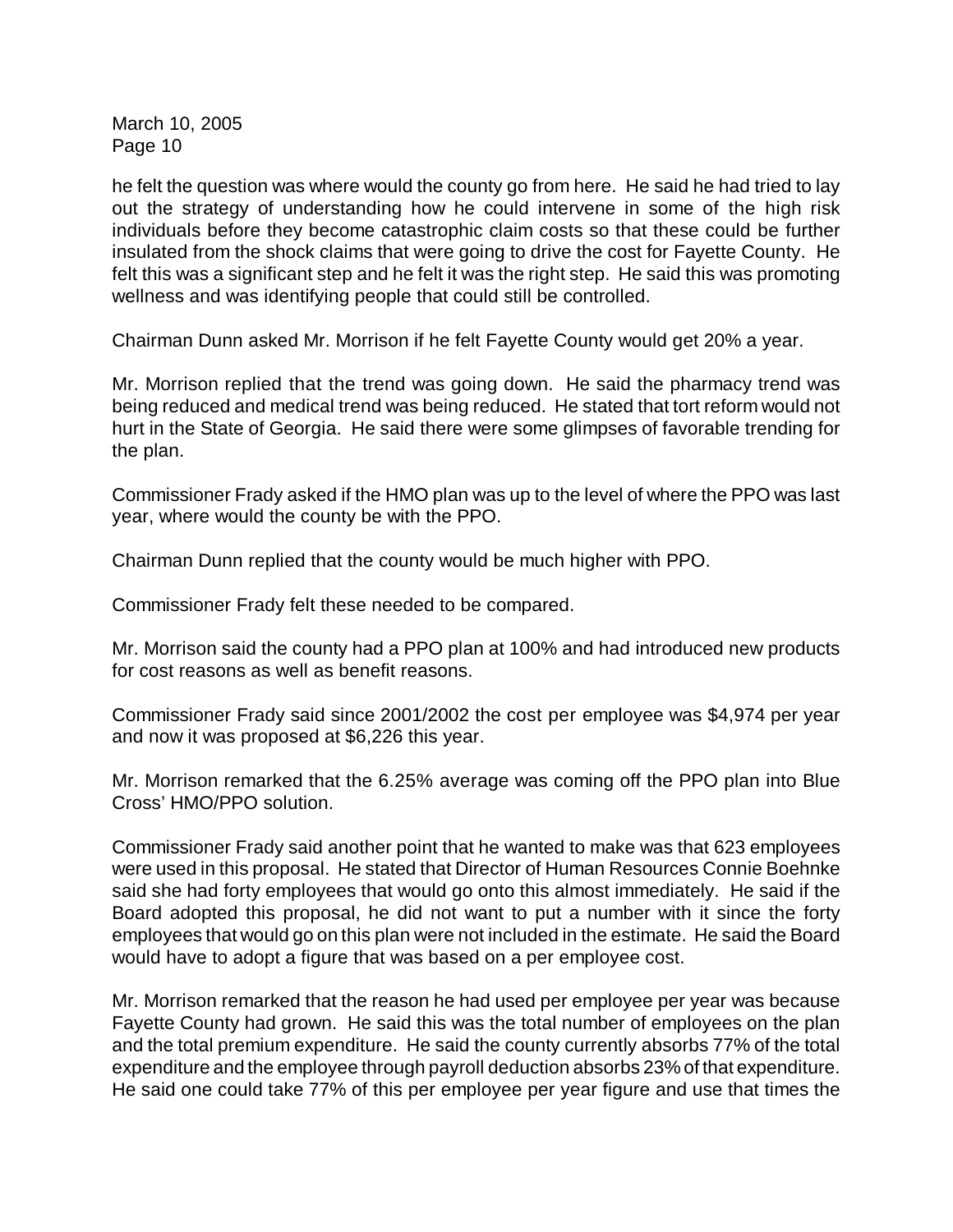number of people expected to be added at the county and that would be the additional expenditure based on growth.

Commissioner Frady said the Board would have to adopt the plan according to the cost per individual. He said this would be \$6,226 per person starting July  $1<sup>st</sup>$ .

Commissioner VanLandingham felt what everybody was saying was that insurance was just too high. He said he did not know a way to get around this. He said a lot of work had gone into this plan and he did not see much choice but to adopt it.

On motion made by Commissioner VanLandingham, seconded by Commissioner Frady to adopt the employee insurance benefit plan as presented, discussion followed.

Chairman Dunn said he had previously questioned why the county insurance had increased 20%. He said one of the answers that he had gotten was that the county had several people who were very high dollar consumers in the county's medical dollars. He remarked that he had reviewed the claims expense distribution and he felt Fayette County was in better condition in this area than most. He said the top 15% of claims dollar wise usually consumed 75% to 85% of the total plan resources. He said if one added up what the county had in the top three bands, the county was taking 71% and therefore was below average.

Mr. Morrison agreed and said the county was below average. He said the county had a shock claim point of \$100,000. He said it was correct to say that there were "x" number of individuals who hit the shock claim level of \$100,000. He said the reality was this was not above average for the size case and percentages that the county had. He said the distribution of costs were not a result of three people having significant claim dollars. He said this was more of an equal distribution and more so in the non-shock claim arena than in the shock claim arena. He said after the claims were removed, and he pointed out that he could say this under the HIPPA authority, that the one time shock claims i.e. multiple injuries due to accidents were not recurring. He said the county was even better than projected. He said the county was not getting hammered on the increase because there were a lot of shock claims. He said that was not the answer. He said the answer was that there was a distribution of claim expenses that ran throughout the plan that supported the increase.

Commissioner Frady said he would like to make a comment about Dr. David Rearick. He said Dr. Rearick was going to be a tremendous help to Blue Cross. He said this was a new concept in the industry. He said Dr. Rearick was a medical doctor who retired after 20 years of practice. He said Dr. Rearick would track illnesses in programs like this where he could detect that people might have an illness and were not really taking care of it properly. He said this might help encourage people to go to the doctor more often and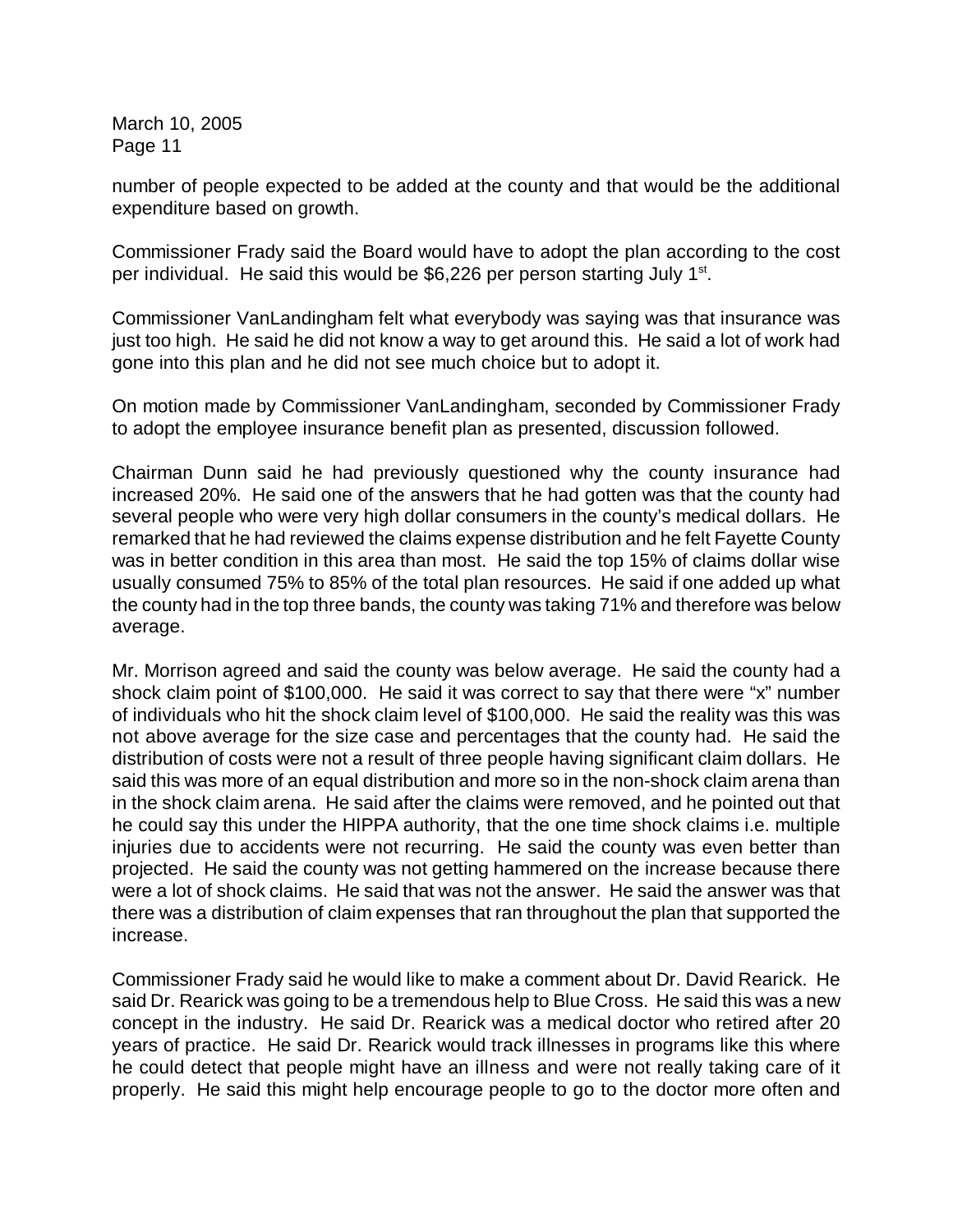protect against even greater illnesses by getting an early diagnosis. He felt this was a great plan.

Chairman Dunn asked if the county progressively pursued the entire list of illnesses, would this result in any decreases for the county next year because of the county being proactive.

Mr. Morrison replied that the county would be looking at least 6% or 7% based on the clinical assessment and the work that Dr. Rearick had done. He said Dr. Rearick was a member of his team full time. He said Dr. Rearick had 20 years in practice, first physician in East Cobb and had been the Medical Director of Aetna. He said Dr. Rearick had an understanding of both sides. He said this report was standard in the brokerage community and Dr. Rearick referenced this to an autopsy report. He said the reason Dr. Rearick called it that was because there was nothing that someone could do without further work to reduce costs. He said Dr. Rearick was just starting to work with the Medical Director of Blue Cross to identify not the individuals who currently have high claim dollars but identify the individuals who could, because of non-compliance, end up being high cost claimants. He said it was his hope that it could be impressed upon these individuals to adhere to the clinical patterns and that Fayette County, as a specific population, would have a reduction in high cost claims in the future which would directly help renewal rates.

Commissioner Pfeifer said he believed in this type of program for Fayette County and some of the things that were mentioned previously regarding the State and Federal government finally addressing the real reason why insurance rates go up. He said this was a result of health care costs continuing to increase. He said finally at all levels people were starting to do things that would actually make a difference. He said unless people started paying attention to things like this, it would never get better. He felt the initial steps that were being taken as far as Dr. Rearick's program was concerned was just terrific.

Chairman Dunn said some of his comments on the county's insurance might sound negative but this was his frustration with the increasing medical costs in the United States more than anything else. He felt the Fayette County government was doing well and its work force was pretty healthy compared to most. He also commended Guy Morrison on the great service he had done for Fayette County. He pointed out that the original estimate was for a 30% increase and this was without an aggressive approach from Guy and Strategic Benefits. He said Guy had shopped around to all of the best providers in the Country and he supported the plan as presented. He said he appreciated all of the hard work that Guy and Strategic Benefits had done on this plan for Fayette County. He felt some of the questions that the Board had asked were a testimony to the concern of the rising cost of healthcare. He remarked that every single year the Board was going to do everything that it could to keep these costs lower than the Country at large.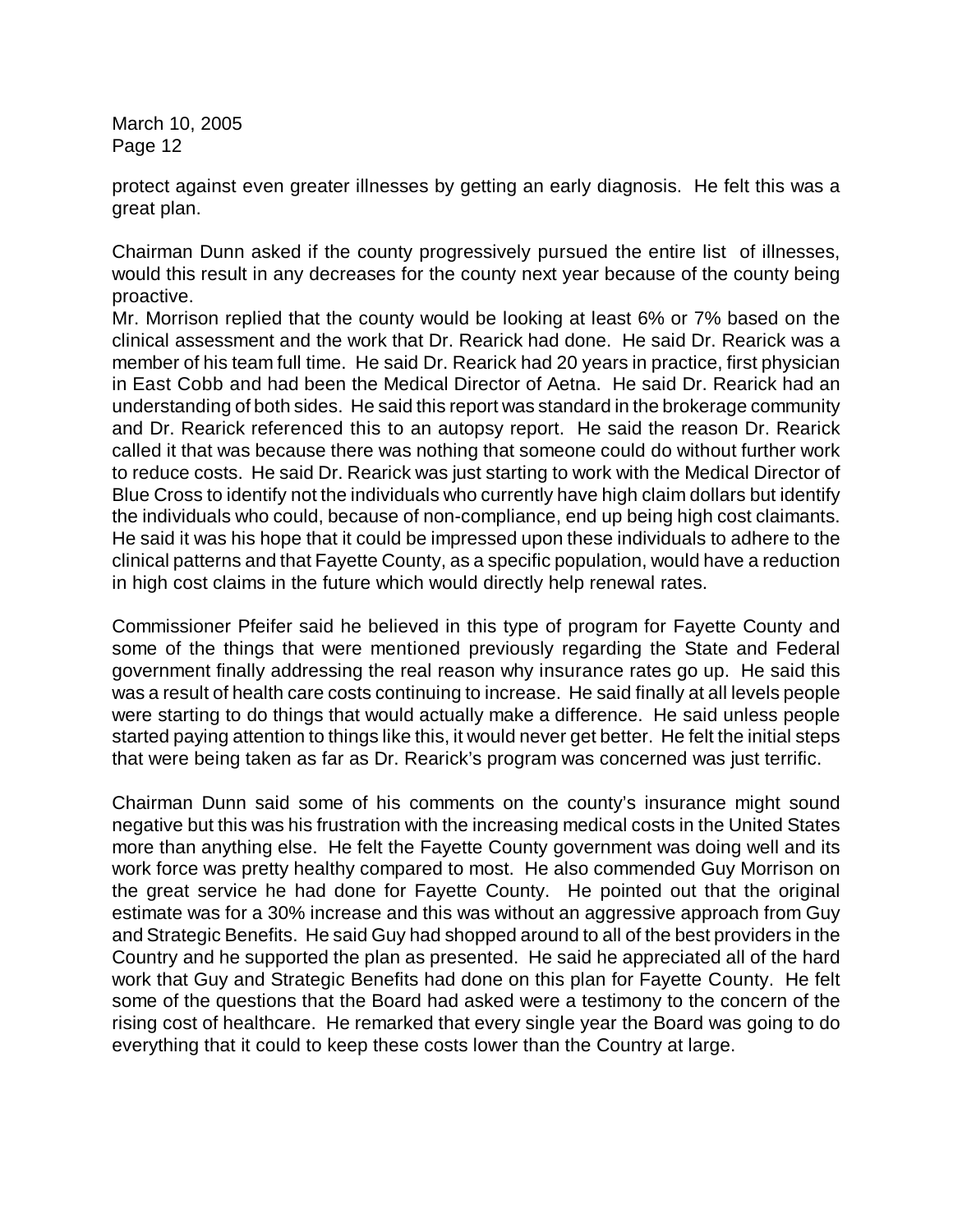Mr. Morrison said he wanted to make a comment about the integration of taking the next step. He said he was a believer in Fayette County trying to aggressively manage the plan. He said it was cost effective and would serve the employees of Fayette County. He said he loved the next step that the county was making because this could be measured. He said he would be able to say in the first quarter of the plan, the second quarter plan as well as the third and fourth quarter of the plan what the figures were. He said last year at this point "x" percent of the employees and members of Fayette County were compliant in getting their Hemoglobin A1C's, eye exams and so forth. He said he would provide a check and balance to see how this program was working. He stated that Dr. Rearick was fantastic and his reputation was incredible. He felt that Strategic Benefits could provide a matrix that would allow everyone to understand if the health of Fayette County employees was truly improving. He said this was their next step and believed that they could get there.

Chairman Dunn said if the aggressive approach was taken on these different diseases that in itself would increase claims.

Mr. Morrison replied that was correct but there were studies where companies had removed barriers which suggested increased costs but costs have gone down significantly because the large claims did not happen.

The motion carried 5-0.

**CONSENT AGENDA:** On motion made by Commissioner Wells, seconded by Commissioner VanLandingham to approve the consent agenda as presented. The motion carried 5-0.

**ANIMAL SHELTER:** Approval of request from the Director of the Animal Shelter Miguel Abi-Hassan to construct a drainage system to re-direct the flow of water and make a parking area with in-house forces, and cost of materials \$6,800 using contingency funds. A copy of the request, identified as "Attachment No. 2", follows these minutes and is made an official part hereof.

**FAYETTEVILLE POST OFFICE - STAMP UNVEILING:** Approval of request from the Fayetteville Post Office to hold a stamp unveiling in the Public Meeting Chambers on March  $16<sup>th</sup>$  at 10:00 a.m. A copy of the request, identified as "Attachment No. 3", follows these minutes and is made an official part hereof.

**ELECTIONS OFFICE:** Approval of request from the Fayette County Elections Office for consideration of a budget amendment increasing FY'05 revenues and Elections operating budget line item amounts to account for reimbursement of Tyrone 's November 2, 2004 Municipal Elections expenses. A copy of the request,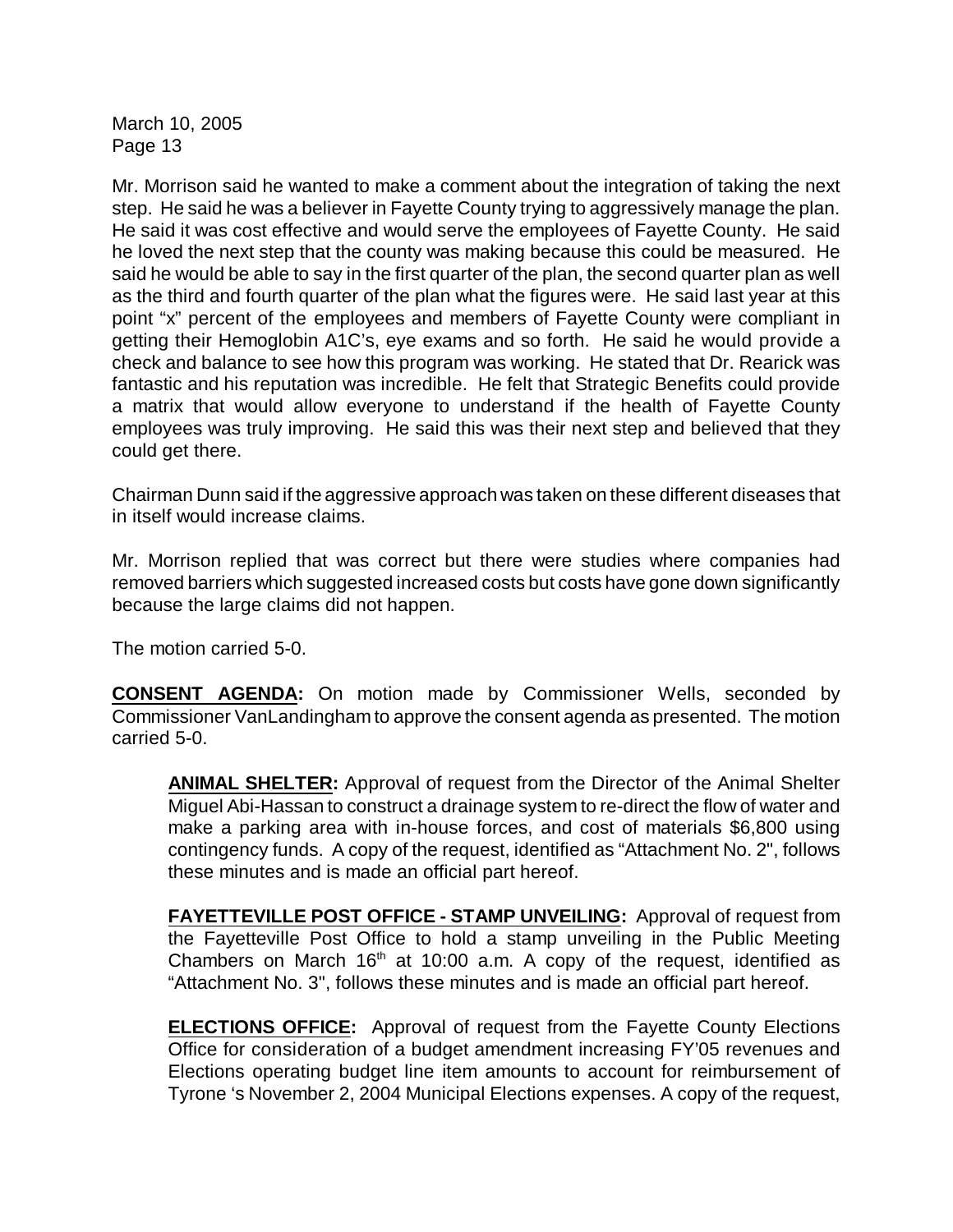> identified as "Attachment No. 4", follows these minutes and is made an official part hereof.

> **TIM THOMS APPOINTED TO PLANNING COMMISSION:** Approval of appointment of Tim Thoms to the Fayette County Planning Commission to fill the unexpired term of Bob Harbison for District 3 commencing April 1, 2005 and expiring December 31, 2007. A copy of the memorandum, identified as "Attachment No. 5", follows these minutes and is made an official part hereof.

> **BOBBY BUTLER APPOINTED TO THE LIBRARY BOARD:** Approval of appointment of Bobby Butler to the Fayette County Library Board to fill the unexpired term of Jackie Carson expiring on December 31, 2006. A copy of the memorandum, identified as "Attachment No. 6", follows these minutes and is made an official part hereof.

# **PUBLIC COMMENT:**

Members of the public are allowed up to five minutes each to address the Board on issues of concern other than those items which are on this evening's agenda.

There was no public comment.

# **STAFF REPORTS:**

**EXECUTIVE SESSION:** Assistant County Attorney Dennis Davenport requested an executive session to discuss three legal items and one personnel matter.

**EXECUTIVE SESSION:** On motion made by Commissioner Wells, seconded by Commissioner VanLandingham to adjourn to Executive Session to discuss three legal items and one personnel matter. The motion carried 5-0.

**LEGAL:** Attorney Davenport discussed a legal item with the Board.

The Board took no action on this matter.

**LEGAL:** Attorney Davenport discussed a legal item with the Board.

The Board took no action on this matter.

**LEGAL:** Attorney Davenport discussed a legal item with the Board.